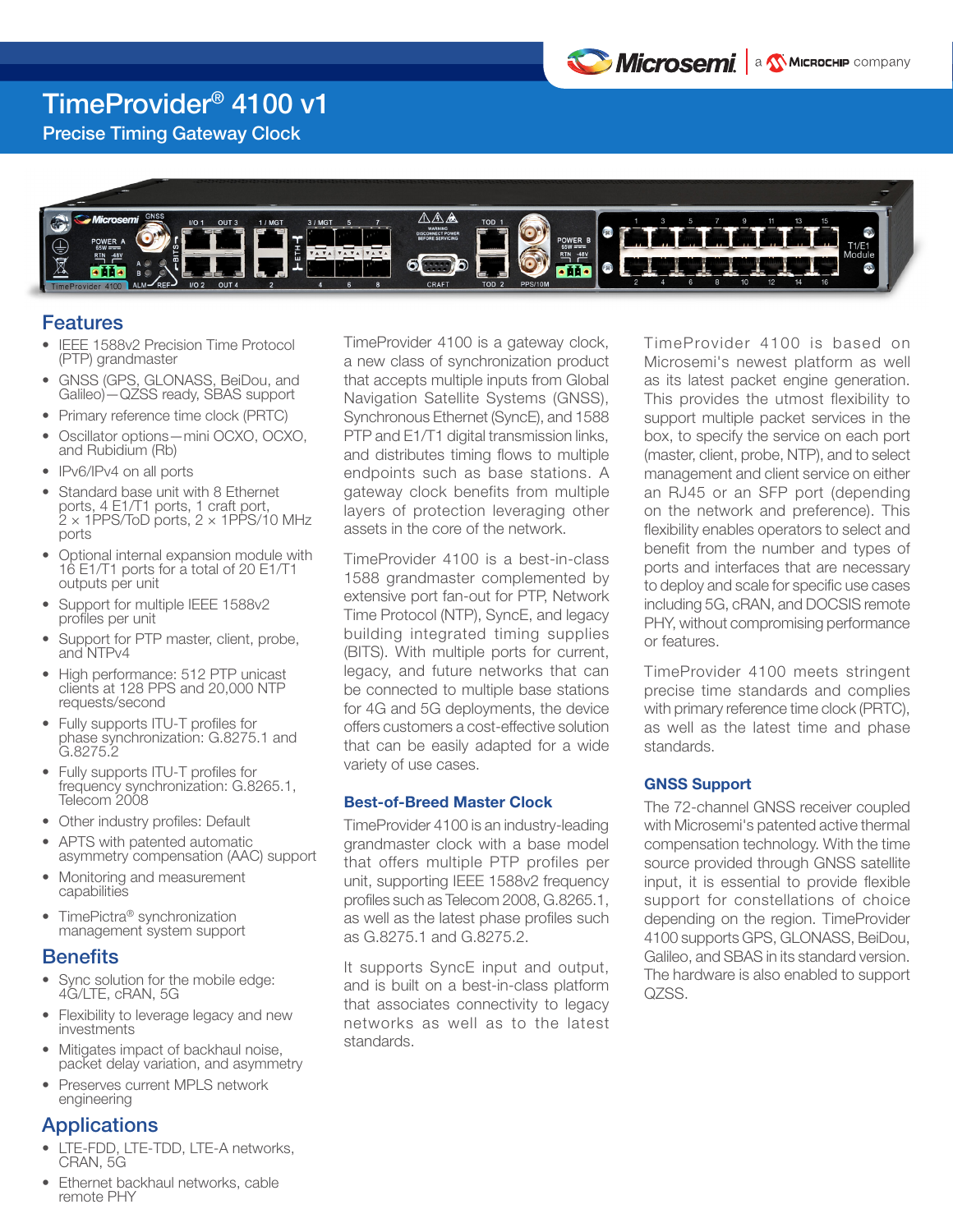

# TimeProvider® 4100 v1

### Precise Timing Gateway Clock

### Flexible Architecture

A key aspect of TimeProvider 4100 is its rich base platform with support for PTP, NTP, and legacy frequency timing applications. The clock features 4 BITS ports (E1/T1), 2 1PPS/ToD ports, 2 1PPS/10 MHz ports, 1 GNSS port, and 1 craft port.

Complementing its standard advanced feature set, TimeProvider 4100 offers an internal expansion module to add 16 E1/T1 synchronization ports to the device. Flexibility is of the utmost importance for enabling operators to select the appropriate package, options, and interfaces for their respective use cases and deployment models.

TimeProvider 4100 is a fanless device, which minimizes the risks associated with rotation or moving parts. It also features passive heat sinks, which enables great scalability with SFP ports in the base chassis.

TimeProvider 4100 can leverage a sub-tenancy architecture whereby a slave TimeProvider 4100 can subtend from a master TimeProvider 4100 unit using a ToD input/output. The master is connected to GNSS constellations and is recommended to be upgraded to the Rubidium atomic clock oscillator, whereas the slave TimeProvider 4100 can simply feature a lower cost oscillator without connectivity to GNSS. This architecture enables double the port count of the solution to 8 BITS ports and 16 Ethernet ports on the combined main chassis.

### Resilient Solution

TimeProvider 4100 features layered protection and accepts PTP input with Microsemi's patented asymmetry compensation to provide best-in-class assisted partial timing support (APTS) to backup the GNSS signal. APTS is a key technology that accounts for high packet delay variation, timing jitter variation, and asymmetry challenges. As a second layer of protection, TimeProvider 4100 features optional oscillator upgrades for enhanced holdover performance. Additional output capabilities enable support of legacy frequency timing applications, including E1/ T1, 10 MHz, pulse per second (PPS), and time of day (ToD). In addition, TimeProvider 4100 provides dual DC input for power redundancy and geographical network redundancy for fail over.

### **Management**

When deployed with Microsemi's TimePictra® synchronization management system, carriers can also benefit from superior monitoring information and management capabilities. TimeProvider 4100 features full FCAPS capabilities using TimePictra. Internal logging and SNMP are supported as well as security capabilities using SSH and firewall features. A separate management port can be selected either as RJ-45 or as an SFP port. In-band management is also supported.

In terms of monitoring, the focus is on helping customers with phase deployments. Monitoring PTP traffic is a primary focus with Time Error. 1PPS Monitoring is also available. A WebGUI is offered as user-friendly user interface for monitoring results, measurements, and calculations.

### High Performance

High performance is another standard core attribute of TimeProvider 4100, which can support 512 PTP IEEE 1588v2 clients at the highest packet rate (128 PPS).

Similarly, NTP support is achieved at a high performance of 20,000 transactions per second due to utilization of hardware time stamping.

512 VLANs are supported, including 1 VLAN per client and 1 VLAN for management.

### Optional Expansion Module

TimeProvider 4100 provides the necessary flexibility to add internal expansion modules for various capabilities. The expansion module is an optional upgrade to the base unit.

### E1/T1 Expansion Module



One such internal module is an E1/T1 internal module with 16 E1/T1 ports, which brings the maximum total in the unit to 20 E1/T1 ports (4 in base and 16 in expansion module).

Beyond 20 E1/T1 ports, TimeProvider 4100 is designed to enable to cascade units for higher density applications and use cases.

This deployment provides additional flexibility in that the second unit is a sub-tenant of first unit, thus there is no need for GPS on the second unit because the second unit inherits its reference from the first unit. In addition, both units cross-connect, and since each is connected to GPS, this enables a second reference when GNSS goes down.

For needs beyond 40 E1/T1 ports, TimeProvider 4100 unit can be connected to an SSU or BITS system as a master reference with full PRC traceability.

### World-Class Oscillator Options Improve Holdover Accuracy and Save Valuable Time

The standard TimeProvider 4100 is equipped with a crystal oscillator that keeps the TimeProvider 4100 accurate to nanoseconds when tracking GNSS. However, if GNSS connectivity is lost, and the server is placed in holdover, the oscillator will begin to drift, impacting timing accuracy. Upgrading the oscillator significantly improves the holdover accuracy. For example, consider the drift rates listed in the following table for the standard oscillator compared to the OCXO and Rubidium upgrades.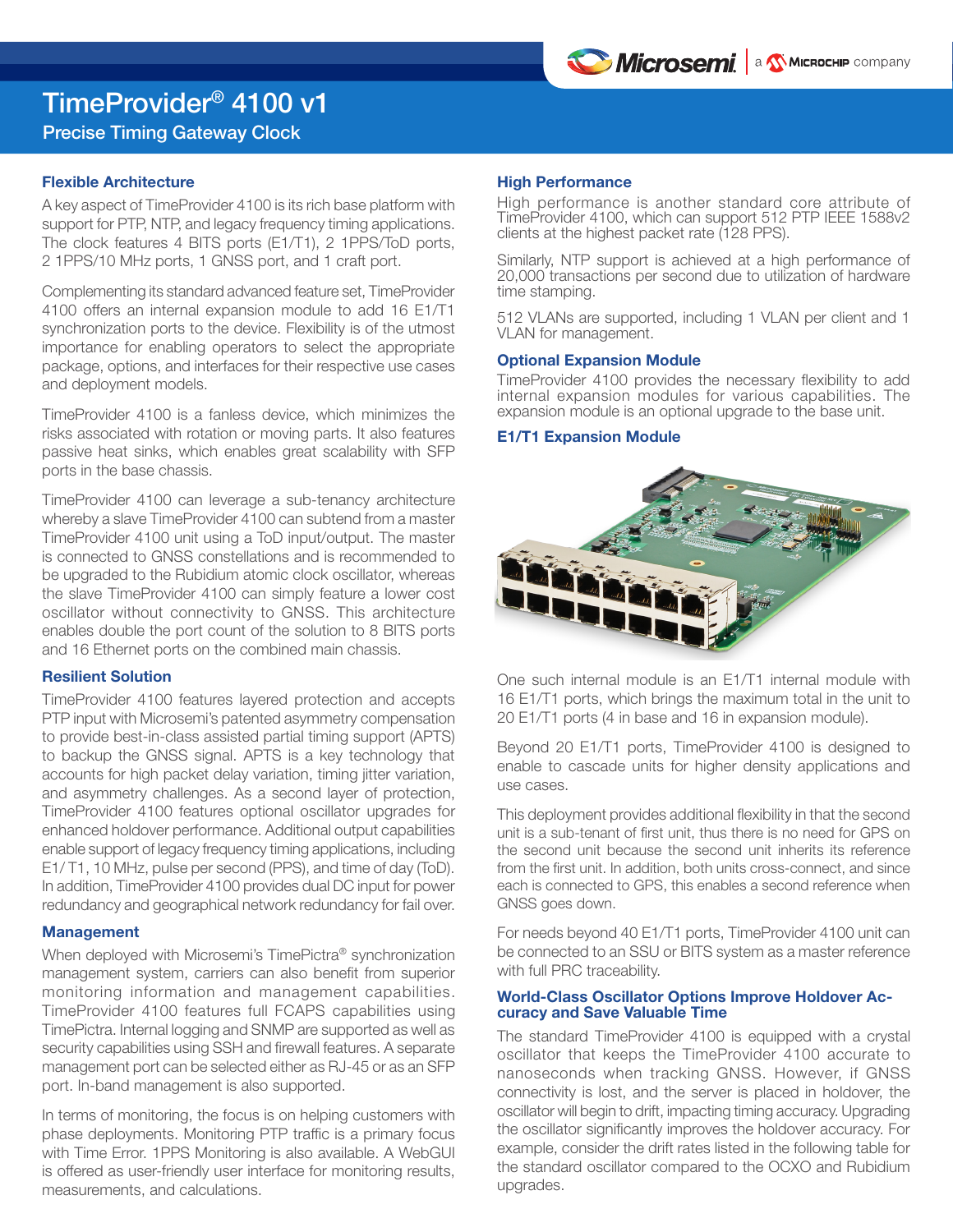Precise Timing Gateway Clock

### Typical Timekeeping in Holdover

| Oscillator.                   |       | $200$ ns 400 ns 1.1 µs 1.5 µs |             |                         | 5 <sub>us</sub> | 10 <sub>µs</sub> |
|-------------------------------|-------|-------------------------------|-------------|-------------------------|-----------------|------------------|
| mini OCXO                     |       |                               |             |                         |                 |                  |
| OCXO                          | 4 hrs |                               |             | 8 hrs   14 hrs   16 hrs | 1.5<br>days     | 2<br>days        |
| MAC laser-<br>driven Rubidium | day   | 1.8<br>days                   | 3.5<br>davs | davs                    | 8<br>davs       | 12<br>days       |

Note: This table lists typical (1 sigma confidence) values. Assume a benign temperature environment. The values include initial phase and frequency errors. TimeProvider 4100 is assumed to be powered-up for 3 weeks and locked to GNSS for 96 hours.

The value of the upgraded oscillator is that if the GNSS signal is lost, TimeProvider 4100 can continue to serve very accurate PTP and NTP services, allowing plenty of time to correct the problem with no degradation or disruption in time synchronization accuracy.

TimeProvider 4100 base unit comes with a mini-OCXO. It provides the necessary flexibility to selct among three oscillator models, depending on deployment need. Two upgrade options are offered. One option is to select an OCXO. The other option is to select an upgrade to Rubidium.

It is crucial to understand that at the high-end, Rubidium oscillators are unequalled for telecom applications and it is extremely important to be aware of the design differences between models in the marketplace.

### Small Form Factor Rubidium Oscillator



Not all Rubidium oscillators are equal and there are strong arguments in favor of Rubidium over OCXOs.

Microsemi's miniature Rubidium clocks each have a unique physics package based on the coherent population trapping (CPT) atomic clock. It consumes less power and has widespectrum temperature operation and longer life cycles than legacy lamp-based Rubidiums used by competitors.

Rubidium clocks have much shorter lock times than OCXOs: 24 hours after power-up versus 2 to 5 weeks. This differentiation alone is a tremendous reason for using Rubidium-based units over OCXO-based units.

### **Specifications Mechanical**

- Size: 1 RU
- 1.73 in. (44 mm) (H)  $\times$  17.24 in. (438 mm) (W)  $\times$  9.30 in. (237 mm) (D), or 10.07 in. (256 mm) (D) including connectors on faceplate
- 1.75 in. (H)  $\times$  17.5 in. (19 in. with handle bracket) (W)  $\times$  9.5 in. (10.5 in with BNC connector)
- Rack mounts: 19-inch and 23-inch options
- Weight: 8 pounds (10 pounds with shipping box)

### Power

- DC power models: dual-power feeds, –38.4 VDC to –72 VDC
- Power consumption: OCXO model with DC supply: 20 Watts (max), 17 Watts (typical) Rubidium model with DC supply: 28 Watts (max), 20 Watts (typical)

#### **Oscillator**

- Standard oscillator: Mini-OCXO
- Oscillator upgrade options: OCXO and Rubidium

### **GNSS**

- Constellations: GPS, GLONASS, BeiDou, and Galileo
- QZSS ready
- SBAS support

### Timing Services: Input

- 1 PTP input—client timing service can be set on any of the ports (1–8)
- All four PTP Telecom profiles:
	- Telecom-2008
		- ITU-T G.8265.1
		- ITU-T G.8275.1
		- ITU-T G.8275.2
- APTS with Automatic Asymmetry Correction (AAC) support from up to two GMCs (detects up to 32 network path changes—measures and stores the relevant path asymmetries)
- SyncE input
- BMCA and Alternate BMCA
- Management port (ETH1 or ETH3) is capable of being PTP input (client service)

### Timing Services: Output

- Ports 2–8 can operate as any of the following:
	- PTP Grand Master Clock (GMC)
	- NTP server (NTPv4)
	- PTP probe
- Multiple PTP profiles supported per box:
	- Ethernet default
	- Default (Layer 3-IPv4 only)
	- Telecom-2008
	- ITU-T G.8265.1
	- ITU-T G.8275.1
	- ITU-T G.8275.2

### **Scalability**

- 512 PTP clients at 128 PPS per box in unicast
- NTP up to 20,000 transactions per second

### **Resiliency**

- 1 PTP client (input)
- PTP client timing service can be set on any one of the ports (1–8)
- Maintains performance levels for a period of time until technicians can reestablish GPS or fix the disruption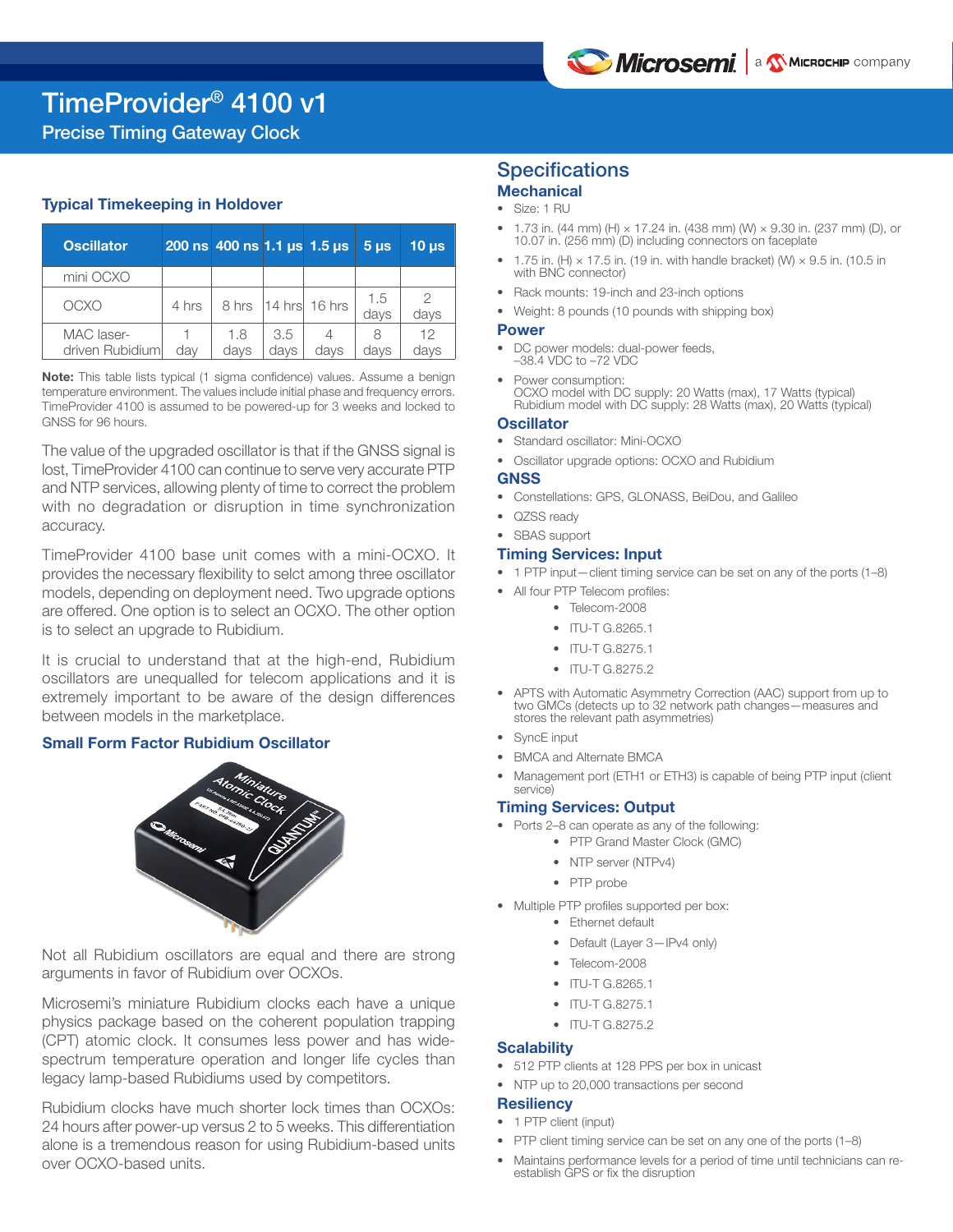

## TimeProvider® 4100 v1

### Precise Timing Gateway Clock

- Configurable bridging time
- Geographical redundancy through network topology and failover
- Several levels of oscillators (hold 1 µsec for a full day) to enable remediation

### **Licensing**

Base unicast client count of 64 clients and software upgrade options through licensing to 128, 256, and 512 clients at 128 packets per second

### Management

- Management is possible in-band or out-of-band from ports 1 or 3
- MGMT port is capable of PTP client timing service as well
- Separate management port from the other forms of traffic (PTP Grand Master, NTP server, and more)
- In-band management (from PTP client interface)
- IPv4 or IPv6 support for management traffic
- FCAPS on Microsemi TimePictra platform
- Internal log
- SNMP traps (v2 and v3)
- CLI through SSHv2

### **Security**

- Firewall limits access to only specific protocols such as SNMP, SSH, ICMP, and more
- Traffic port denial of service mitigation with port limiters and PTP packet reception/generation in hardware-level packet

### Class of Service (CoS) and VLANs

- Up to 512 VLANs for PTP master, both for IPv4 and IPv6
- One VLAN per supported PTP client for both IPv4 and IPv6
- 1 VLAN for management
- Total number of VLANs is 512 per system

### Time and Frequency Accuracy

- PRTC: fully compliant with ITU-T G.8272
- ePRTC: designed with ToD input that is fully compliant with Microsemi's TimeSource ePRTC system
- Frequency accuracy: conforms with ITU-T G.811
- Frequency output accuracy: <1 x 10<sup>-12</sup> at 1 day locked to GPS

### **Monitoring**

- 1PPS measurement (one channel)
- Packet probing and monitoring with threshold level
- Presentation of network accuracy with all available data through local web GUI
- WebGUI through HTTPS

### Synchronous Ethernet (SyncE)

- SyncE can be used as a frequency input and it can be generated as an output (as a master)
- Conforms to relevant sections ITU-T G.8261, G.8262, and G.8264 Ethernet Synchronization Message Channel (ESMC)

### Physical Interfaces

- 2 × Gigabit Ethernet—Shielded RJ45, 100/1000 BaseT Ethernet
- 6 × Gigabit Ethernet SFP cages—ports support either:
	- SFP (optical), 1000 BaseX
	- SFP (electrical), 1000 BaseT
- $\bullet$  4 x E1/T1: 2 x input/output ports + 2x output ports over balanced RJ48c connectors, 120 Ω/100 Ω impedance.
- Optional expansion module: 16 x E1/T1 output ports over balanced RJ48c connectors, 120 Ω/100 Ω impedance.
- 2 × 10 Mhz/1PPS input/output ports over single-ended BNC connectors, 50 Ω impedance.

• 2 x ToD/1PPS input/output over RS-422 RJ45 connectors, 100 Ω impedance

### Network Support

- IPv4 and IPv6 (PTP and management)
- HTTP/HTTPS/SSL
- ICMP (RFC 792)
- DHCP client (RFC2131)
- IEEE 1588v2 PTP
- IEEE 802.1Q, 802.1p VLAN filtering/tagging
- DSCP
- SSHv2
- SNMPv2, SNMPv3

### Regulatory and Environmental Requirements **Environmental**

- Acoustic noise level: 0 dBA
- Operating temperature:  $-5$  °C to 55 °C
- Storage temperature: -40 °C to 70 °C

### • Relative humidity: 5% to 90% non-condensing, 100% with condensation EMC Compliance Under Directive 2014/30/EU and 2014/53/EU (RTT&E)

### **Emmisions**

- FCC Part 15 (Class A)
- ICES 003 (Class A)
- VCCI (Class A)
- EN 300 386 Telecommunications Network Equipment (EMC)
	- CISPR32
	- EN55032
	- KN55032
	- EN 300 440

### **Immunity**

- EN301 489
- EN55024 (Class A)
- KN55035 (Class A)
	- EN/KN-61000-4-2 ESD
	- EN/KN-61000-4-3 radiated immunity
	- EN/KN-61000-4-4 EFT
	- EN/KN-61000-4-5 surge
	- EN/KN-61000-4-6 low frequency common immunity

### Safety Compliance

- UL 60950-1
- CAN/CSA-22.2 No. 60950-1
- IEC 60950-1
- EN 60950-1
- Safety Directive 2014/35/EU
	- CE mark

### Environmental Compliance

- EN300-019-2-3, Class T3.2
- ETSI EN 300 019-2-2 (1999) Transportation, Class T2.3
- ETSI EN 300 019-2-1 (2000) Storage, Class T1.2
- GR-63
- RoHS (6 of 6)

### Network Equipment Building System

• NEBS Level 3\*, GR-1089 \*: When following deployment guidelines as specified in the user manual